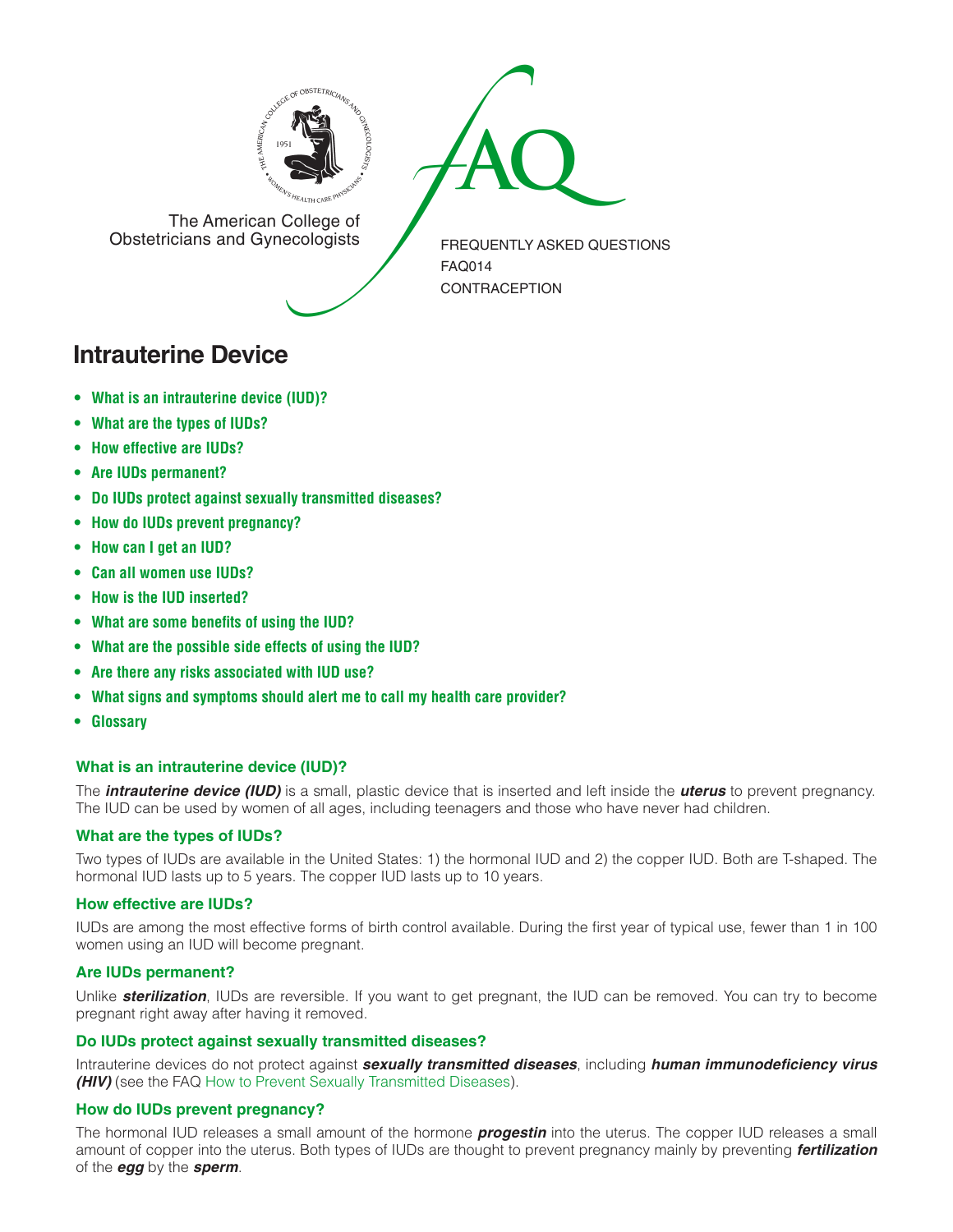### <span id="page-1-0"></span>**How can I get an IUD?**

A health care provider must insert and remove your IUD. He or she will review your medical history and will perform a routine exam to make sure you are able to use one.

#### <span id="page-1-1"></span>**Can all women use IUDs?**

Women with certain infections or other health conditions may not be able to use an IUD. Also, the size or shape of some women's uteruses may not be compatible with an IUD.

#### <span id="page-1-2"></span>**How is the IUD inserted?**

Your health care provider puts the IUD in a long, slender plastic tube. He or she places it into the vagina and guides it through the *cervix* into the uterus. The IUD is then pushed out of the plastic tube into the uterus. The IUD springs open into place, and the tube is withdrawn.

### <span id="page-1-3"></span>**What are some benefits of using the IUD?**

Using IUDs has the following benefits:

- It is easy to use. Once it is in place, you do not have to do anything else to prevent pregnancy.
- It does not interfere with sex or daily activities. You can use a tampon with it.
- It can be inserted immediately after childbirth and while breastfeeding.
- It is easily reversible. If you wish to become pregnant, simply have the IUD removed.
- The hormonal IUD may help decrease menstrual pain and heavy menstrual bleeding.

#### <span id="page-1-4"></span>**What are the possible side effects of using the IUD?**

Menstrual pain and heavy bleeding, as well as bleeding between periods, may increase with the copper IUD, especially in the first few months of use. Pain can be relieved with over-the-counter pain relievers. Pain and heavy bleeding usually decrease within 1 year of use. Irregular bleeding, heavier bleeding, and spotting can occur with the hormonal IUD, especially in the first 3–6 months of use. For some women, menstrual bleeding stops completely within 2 years.

A small number of women using the hormonal IUD may have side effects related to the hormone in the IUD. These include headaches, nausea, and breast tenderness. Some women may develop *cysts* on their *ovaries*. The cysts usually go away on their own in a month or two, but they may cause pain.

#### <span id="page-1-5"></span>**Are there any risks associated with IUD use?**

Serious complications from use of an IUD are rare. However, some women do have problems:

- The IUD may come out of the uterus and move into the vagina.
- The IUD can perforate (or pierce) the wall of the uterus during insertion. It is rare and occurs in only about 1 out of every 1,000 insertions.
- *Pelvic inflammatory disease* may occur. Pelvic inflammatory disease is an infection of the uterus and *fallopian tubes*.
- Rarely, pregnancy may occur while a woman is using an IUD. If pregnancy does occur, there also is a small increased risk that it will be an *ectopic pregnancy*.

#### <span id="page-1-6"></span>**What signs and symptoms should alert me to call my health care provider?**

Call your health care provider if you have any of the following:

- Severe pelvic pain
- Unexplained fever
- Pain during sex
- Signs of pregnancy, such as a missed menstrual period (although one of the side effects of the hormonal IUD is a lack of menstrual periods, the first time you miss a menstrual period should be reported to your health care provider)
- Unusual vaginal discharge
- The IUD can be felt in the cervix or vagina

Do not try to remove an IUD yourself. An IUD should be removed by a health care provider.

#### <span id="page-1-7"></span>**Glossary**

*Cervix:* The opening of the uterus at the top of the vagina.

**Cysts:** Sacs or pouches filled with fluid.

**Ectopic Pregnancy:** A pregnancy in which the fertilized egg begins to grow in a place other than inside the uterus, usually in the fallopian tubes.

*Egg:* The female reproductive cell produced in and released from the ovaries; also called the ovum.